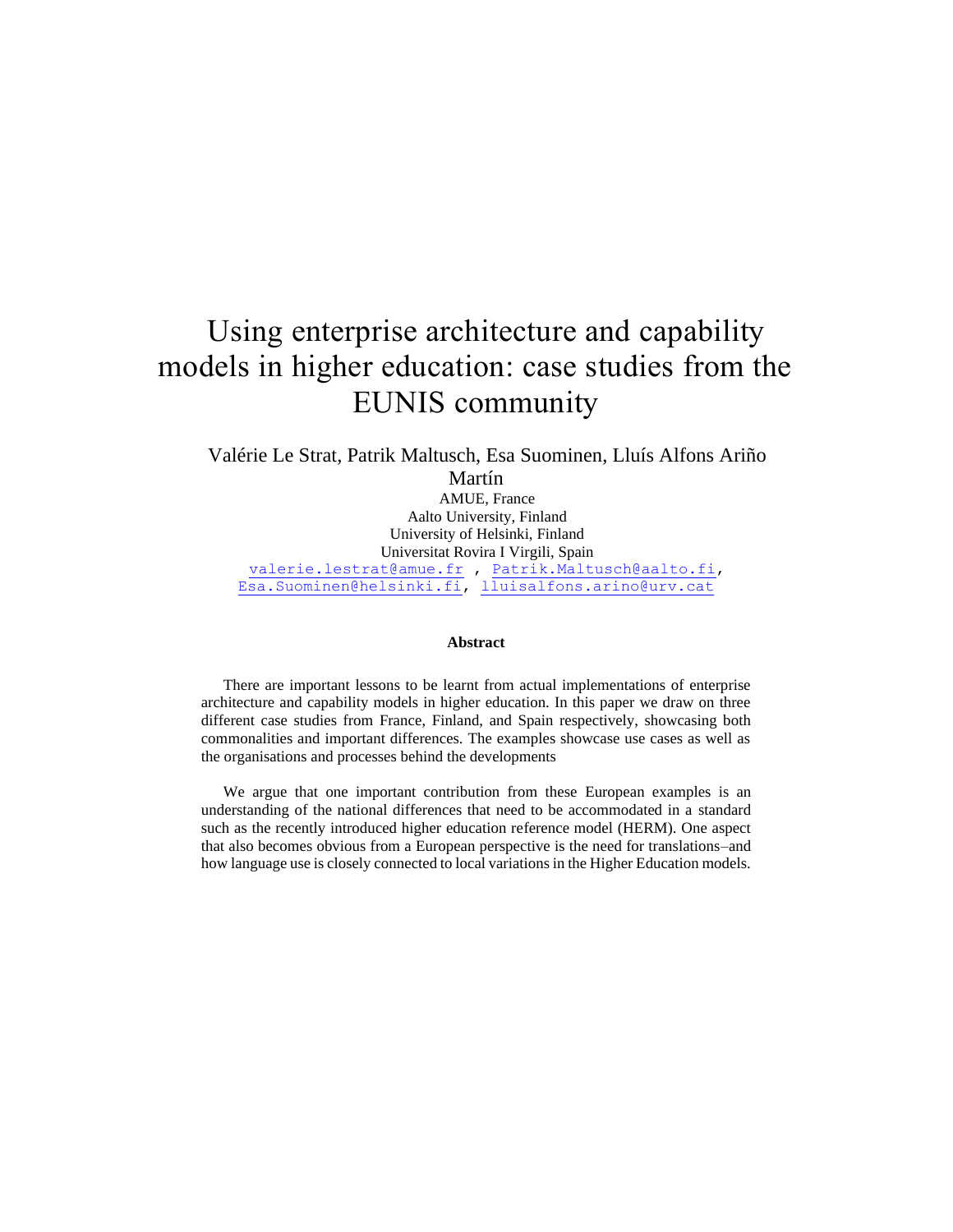## 1 Background

Enterprise Architecture (EA) is a high level, strategic technique designed to help senior managers achieve business and organisational change.

A reference architecture, described using an EA approach, is the overall blueprint for an organisation. A capability model summarises the most essential operational components.

Together these components give a holistic view of an organisation allowing stakeholders from different parts of the organisation to plan and deliver major change projects using a common understanding of use cases and priorities.

EUNIS EA SIG has been working with international partners UCISA (UK) and CAUDIT (Australia and New Zealand) to translate and localise their higher education specific models.

You should read our introductory paper "Higher education institution capability model: helping business and IT leaders speak the same language" to find out more about these approaches generally and their use in higher education.

This paper looks at the experiences of early adopters of these techniques within the EUNIS community. We consider examples from Finland, France and Spain. Some of the early adopters have been working with the common models and some have undertaken their own developments. We look at the lessons learned from each of these experiences and how this can feed into future work

## 2 France

France has had an active EA community within higher education for a number of years.

EA activity was initially stimulated by the French government's Digital Directorate which has promoted an EA approach in Public Administration since 2012 by publishing a framework called "Cadre commun d'Urbanisation du SI de l'Etat" (Framework for a common IS government EA approach). This framework is part of a set of other frameworks dealing with issues such as interoperability, data repositories, security, accessibility etc.

At the same time, the French Ministry of higher education led an initiative to apply part of this to teaching, learning and research<sup>i</sup> (Comité d'orientation numérique (CODORNUM), 2018). Within the higher education Enterprise Architecture community, the group is led by a public mutualisation agency (Amue\* ) and a professional association (Csiesr† ).

This group, called the "urba-ESR group", brings together more than 100 representatives from universities, schools and research organisations. The group is not only aimed at enterprise architects (who are in fact very few in the group and in the French ESR community  $\binom{\ddagger}{\ddagger}$ ) but to anyone interested in the subject of enterprise architecture and its implementation within their institution.

The group's objective is to foster the EA initiative within the French Higher Education community. This is done through the publication of outreach documents or works on specific subjects such as the evaluation of maturity in terms of urbanisation within the Higher Education community, data modelling, benchmarking of enterprise architecture tools etc.

One of the main activities of the group was to implement the higher education part of the business capacity model proposed by the Framework for a common IS government EA approach (see below)

<sup>\*</sup> https://www.amue.fr/

<sup>†</sup> https://www.csiesr.eu/

<sup>‡</sup> A survey conducted in 2020 by the group showed that only 18% of the respondents have an enterprise architect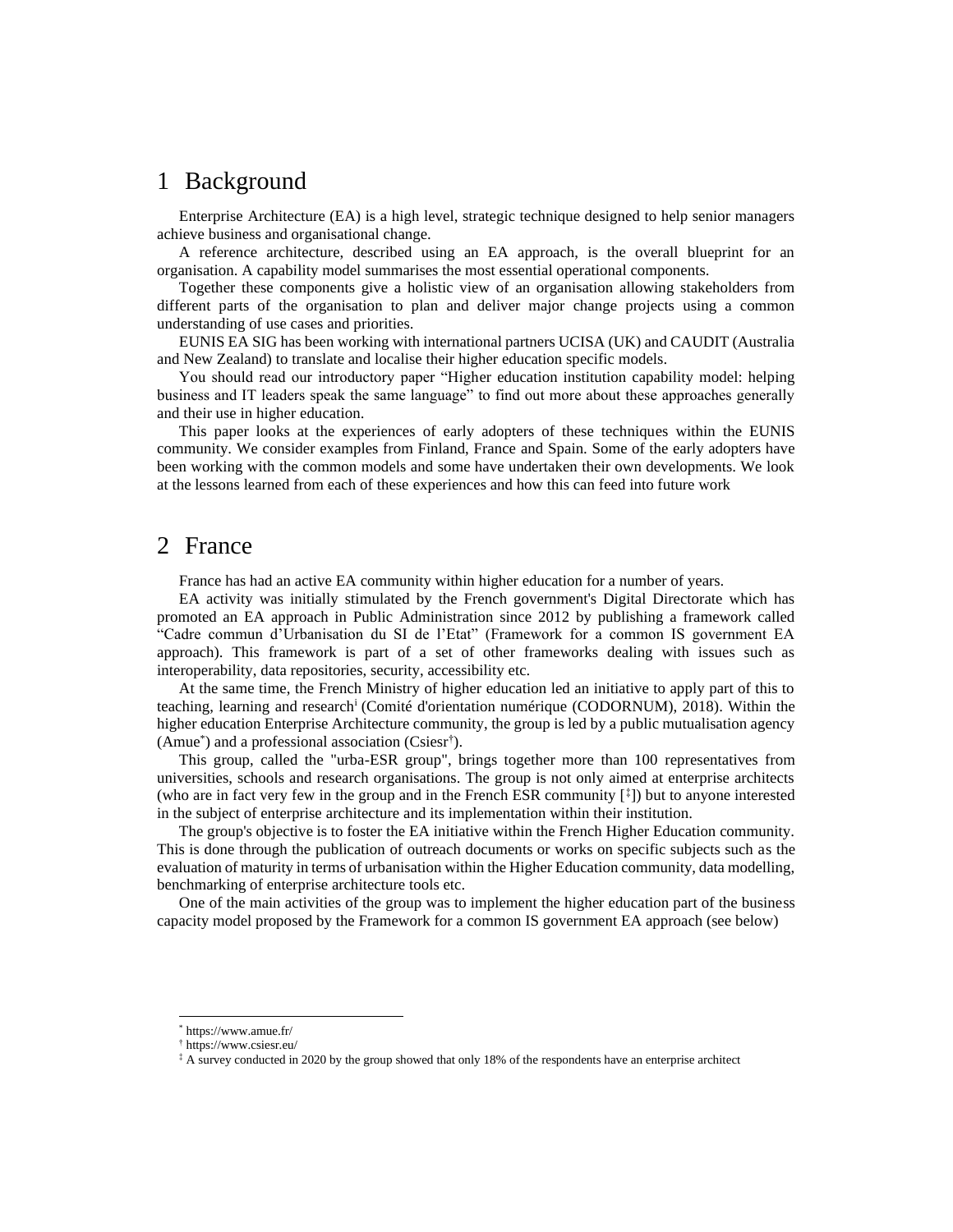### 2.1 National model

The French government's Digital Directorate EA framework is based on an Informational System description according to a 5-layers model, and provides a set of rules and recommendations to help public administrations implement an EA approach, whatever the domain (culture, education, higher education, agriculture, budget, defence, military, foreign affairs, justice etc.)

Part of this framework is dedicated to the description of a French BCM called POS (Plan d'Occupation des Sols). This model maps the French Public Services in a classified way. This model is based more on functions or activities than on capabilities. Its aim is to propose a classification and a vocabulary for activities shared by all members of the French public administration.

The different kind of activities are grouped within three main domains: "Steering", "Core business" and "Support". Those areas are complemented by "Shared data" that gathers the data that are shared within the organization as people, organizations, facilities or classifications.

The last one is the "Exchange area", that spots the organizations interactions with the outside (users, stakeholders, partners, …) but also the means to achieve those exchanges like "identity and access".

A task force from the "urbaESR group", composed of a dozen organisations (universities, research organisations and engineering school) and led by Amue and Strasbourg University, tried to use the common model for enabling capabilities as far as possible. They did however need to add higher education specific activities in the core business area. Activities added included: Teaching and Learning; Research and Cultural Conservation (i.e. libraries, archives and museum collections management).



After several years work, the group is ready to propose a BCM (or Business Activity Model) suitable for any Higher Education French institution.

**Figure 1: Plan d'Occupation des Sols (French Business Activity model)**

The beta version has already been used for some years, mainly by Amue, and it is hoped that the tool soon can be used by all higher education organisations. One of the expected benefits is that within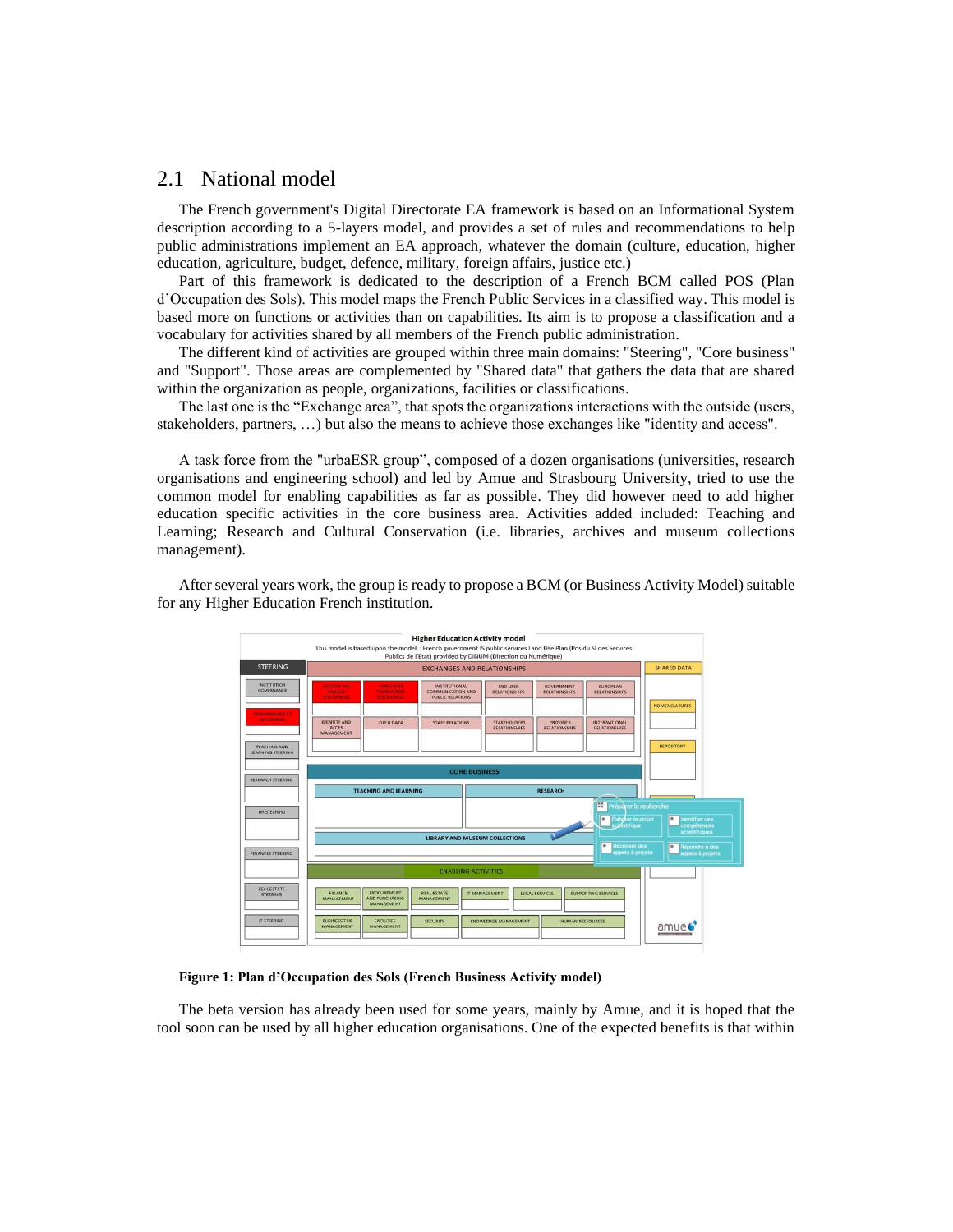an organisation it will allow communication between governance, information systems and other staff through the use of a common vocabulary and classification.

Some practical use cases of this local BCM are described in the next chapter.

### 2.2 Using the French BCM (POS) to prefigure IS interoperability

Based on the French BCM model (POS), Amue have produced a series of views focused on particular business areas (finance, human resources, Learning and Teaching, etc.). These views, powered by HOPEX(MEGA) tool, are extracts of the full model that show only the domain activities plus the activities that interact directly with it. Each view is completed by an excel file giving a precise description of each element represented.

This level of representation, which is not very IT-oriented, facilitates interactions with the stakeholders and allows them to describe in a literal way the information they exchange with each other and for what purpose.

All this information is then used to build a functional map (using Microsoft Visio) showing the interactions between the different functional activities and the business objects exchanged, using the same vocabulary as the model (POS).

Not all these interactions will be automated within the IS, and some will only be automated on the "to-be" IS, but this use case has made it possible to offer all the stakeholders a shared vision of the functional exchanges of one domain with the others.

This communication tool can be further enriched to show, when they exist, the applications that cover the functional activities and thus reinforce the "IS point of view" of the map.

Amue also used the French BCM (POS) to quantify the Information System functional coverage and detect functional architecture weaknesses.

For this IT-oriented objective, the complete model or an extract (as described above) can be used, depending on the objective to be achieved.

These views, powered by HOPEX (MEGA) tool, link applications and functional activities and display the features of the application.

Associating an application with its functional area reveals the strengths and weaknesses of the functional coverage by IT in a very visual way.

It is easy to see at a glance the application coverage of a given functional area, which highlights the areas that are correctly covered and those on which the application effort should be focused.

On the other, in some cases, one functional area is associated with more than one application, which may reveal duplicate functionalities.

This view is not a real working tool for the enterprise architect (because it is not technical enough) but is useful for communication with the CIO and/or staff, when it comes to identifying areas for IS improvement.

### 2.3 What are the next steps for the EA French working group?

After years of working in a small group it is important that the group gets peer validation of this work. Presentations of the model will be organised for this purpose but also to promote the model within the Higher Education IS community. The group is also considering which governance system would be best to consider feedback or requests for changes to the model from users. Finally, support from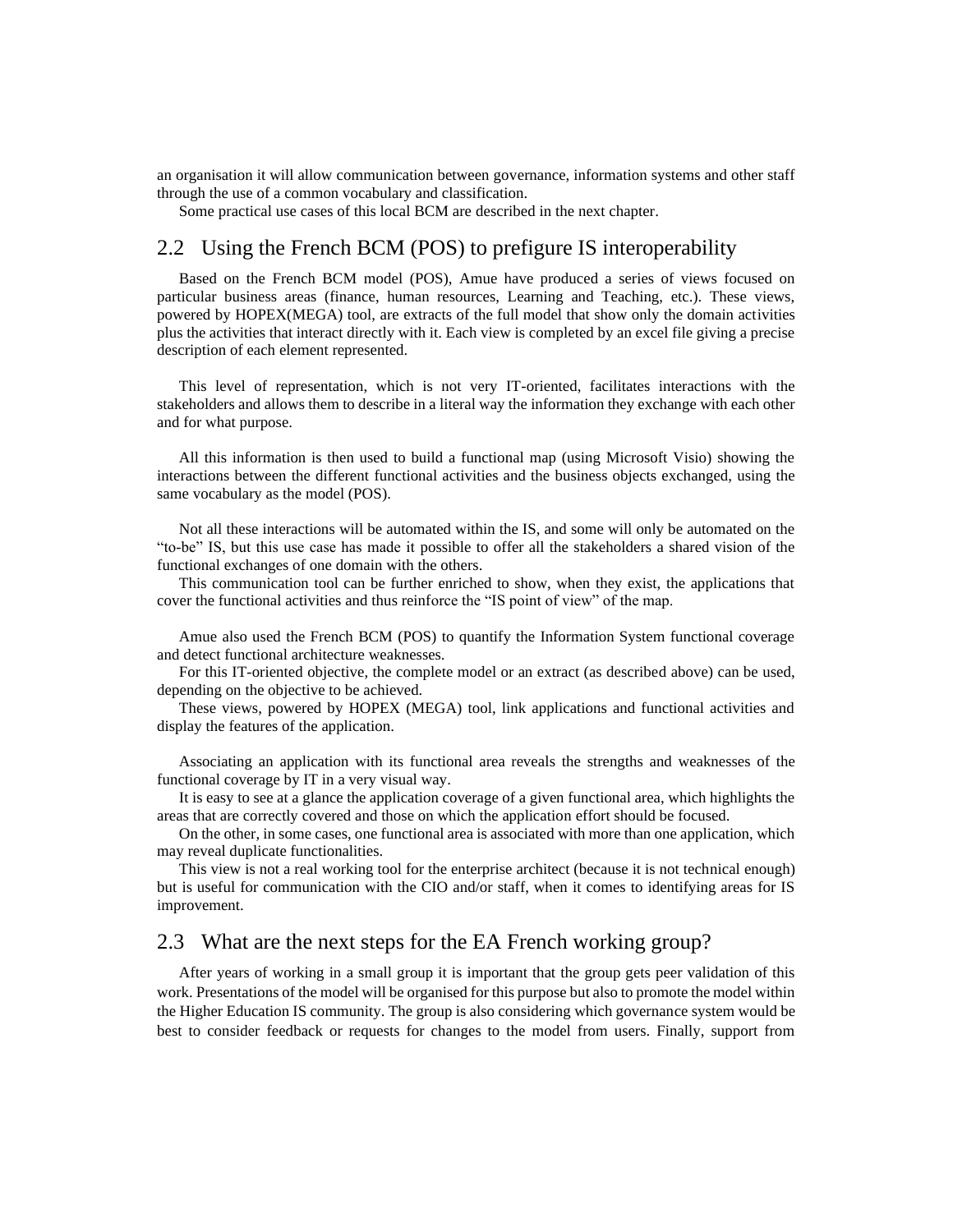Ministry of Higher Education, Research and Innovation is sought in order to increase the legitimacy of the model.

## 3 Finland

Finland has a national EA SIG § (founded 2008) and active EA practitioners in many universities. The leaders of EUNIS EA SIG are based in Aalto University (Patrik Maltusch) and the University of Helsinki (Esa Suominen).

### 3.1 Initial start of joint efforts

The joint information management development project RAKETTI (Supporting Structural Development) was launched in autumn 2008. The RAKETTI steering group's letter of appointment (June 4, 2008) stated that the realization of the goals for the Structural Development of Higher Education Institutions requires higher cooperation between the Ministry of Education, higher education institutions and information management.

### 3.2 Enterprise architecture specific result from the joint efforts

The joint effort program brought the community together and enabled to share knowledge about interoperability and the enterprise architecture methodology. Below are some outcomes and tangible results that we even today 14 years later still can refer to:

- 1. Kartturi \*\* The Methodology Guide for the Enterprise Architecture of Higher Education Institutions is an overall architecture model adapted to the university field. The aim is to support and guide the development of the structures and operations of higher education institutions to achieve the goals set in the strategy. (Korkeakoulujen KA-Pilotti & KA-SIG & CSC - Tieteen tietotekniikan keskus, 2013)
- 2. The reference architecture for university support and teaching support services and administration describes how the processes, services, main data, actors and roles in the area work together in the university field.
- 3. The operational architecture of research and research administration describes the strategic goals of the research administration area of higher education institutions and the functions and processes that support them.

### 3.3 National system survey

In Finland a yearly survey of higher education sector systems and licences is conducted and covers 99% of all Higher Education Institutions. It contains more than 3000 unique information system and software items.

The report is a manual activity performed by each organization and then compiled centrally by the national Licence-SIG. The survey has been developed based on feedback from the whole sector and in the last two years it has been extended with enterprise architecture artifacts. The most recent addition is the mapping of pre-defined system services and adapting to a Capability model structure. The mapping has been done towards the UCISA model. This mapping is visualised in a PowerBI model extracting the various systems and mapping them into a canvas like view.

<sup>§</sup> <https://tt.eduuni.fi/sites/kity/SitePages/Home.aspx> - Login site to EA-SIG

<https://www.finna.fi/Record/3amk.82461/Versions?lng=en-gb>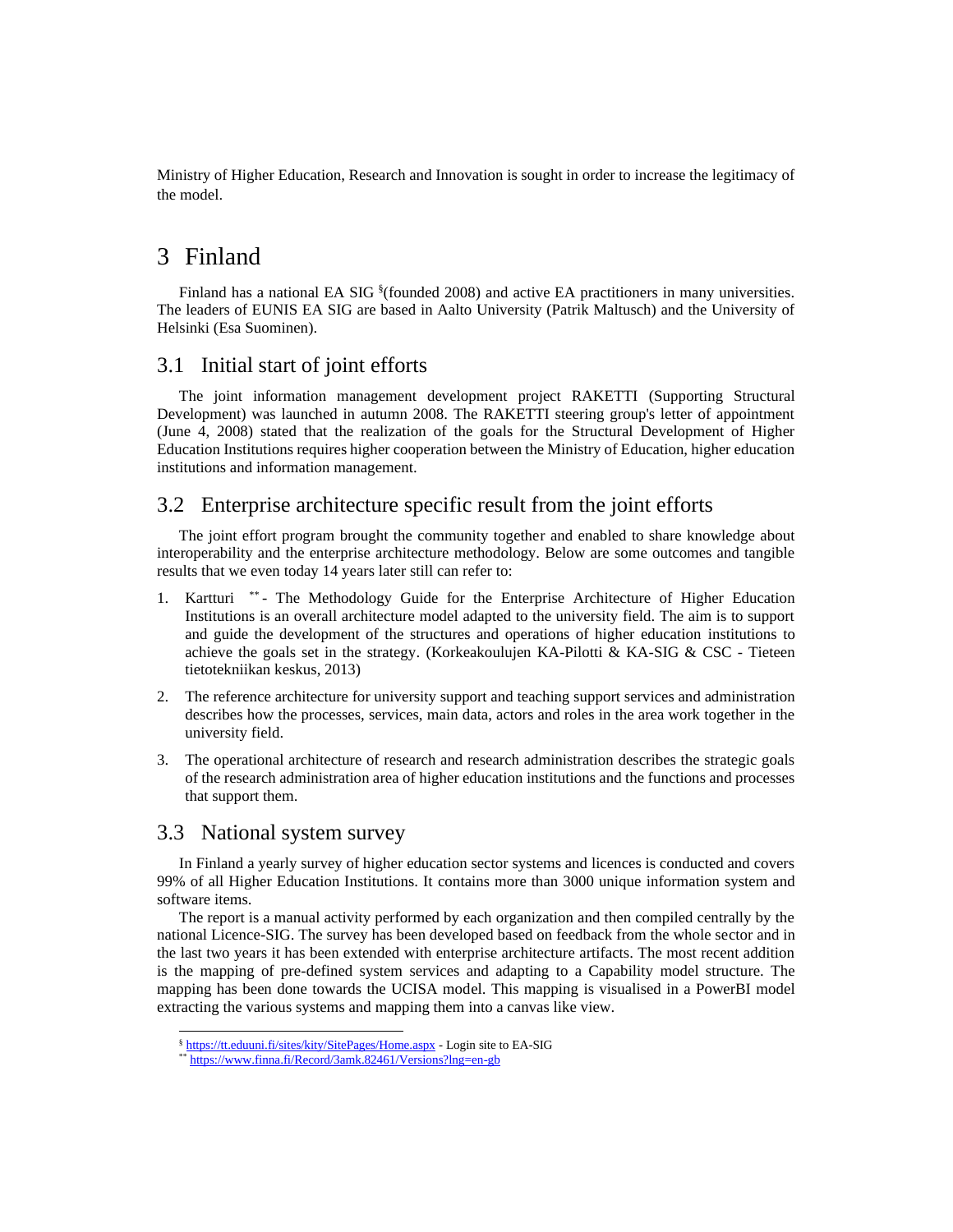There are some weak points in the manual collection of data. These challenges relate mainly to semantics because each organisation is free to describe its system landscape in a different way. One successful initiative has been to provide preassigned categorization on previous years answers and then apply them to the next year's survey. Additionally, the structure mimics the reference architecture for services published in 2016 by the national EA-SIG in Finland, which also has been preliminary mapped to the Capability model.

With the collected data the national EA-SIG has been able to build a canvas that is interactive and can display 3 levels of architecture state: current state, target state and implementation phase. It also allows a flexible comparison using any attribute of the survey in any combination with a fixed structure.

| <b>Teaching and Learning Capabilities</b> |                          |                        |                                |                              |                          |                        |
|-------------------------------------------|--------------------------|------------------------|--------------------------------|------------------------------|--------------------------|------------------------|
| Academic Administration (L1)              | Student Admission Mana   | Student Enrolment (L1) | Education Portfolio / Curricul | Student Assessment (L1)      | Student Completion & Gr. | Alumni Engagement (L1) |
| Curriculum Management (L1)                | Student Attraction & Rec |                        | Lifelong Learning & Open Ed    | Student Support & Wellbeing  |                          |                        |
|                                           |                          |                        | Student Administration (L1)    | Teaching & Learning Deliver  |                          |                        |
| Design                                    | Recruit                  | Enroll                 | <b>Deliver</b>                 |                              | Graduate                 | Alumni                 |
|                                           |                          |                        |                                |                              |                          |                        |
| avoimenfoorumi.fi                         | <b>AIMO</b>              |                        | 3Data Expert                   | 3Shape<br>3D-coat            | Aarresaari-verkosto      |                        |
| Canvas                                    | AMK-digitaalinen valinta |                        | AaltoSpace                     | <b>ABB Drivesize</b><br>Aava | Alumnirekisteri          |                        |

**Figure 2: Drill down of Current state viewpoint (Education) - UCISA 2.0 Capability model**

### 3.4 Use in Aalto University

Aalto University ††was established in 2010 through a merger of three universities. From the beginning, enterprise architecture was identified as a useful approach to support the fusion and merging of functions. Having proven its value, the methodology of modelling went on to have, and still has, a key role in driving digital transformation at the university.

Aalto University has an in-house capability model that has been used since 2013. Its origins lie in insights provided through using the TOGAF ‡‡reference architecture.

The University had ambitious transformation plans and there was a business need to make visible the change impact of each of the planned projects. More than 10 projects  $(+5M\epsilon)$  were running simultaneously, introducing change to existing operations and building new capabilities at the same time.

Back in 2013, the term capabilities weren't yet in use, instead they were semantically understood more as services or processes. What was clear was that the scale of these planned projects posed a serious resource challenge (+200% resource allocation) and a high risk of failure of mission-critical development actions.

The University needed a standardised way to describe, and especially visualize, the operational landscape and project impact in order to minimize overlapping change requests.

Documenting the landscape (as-is) and change (to-be) using an architecture repository increased understanding and highlighted the need for a relational schema to ensure analysis of change could take place systematically across projects and functions.

This work resulted in an Operational Development Model with a set of capabilities (25) describing operations in the simplest way. These capabilities describe the core activities supporting digitalization at this university.

The defined capabilities are not equal in scope e.g. study life-cycle is much larger than printing. It was challenging to achieve the right balance of capabilities when new to working with the concepts and pressed for time. In effect, one part of the organisation was trying to describe another unit's use of resources.

<sup>††</sup> [https://www.aalto.fi](https://www.aalto.fi/)

<sup>‡‡</sup> <https://pubs.opengroup.org/architecture/togaf9-doc/arch/>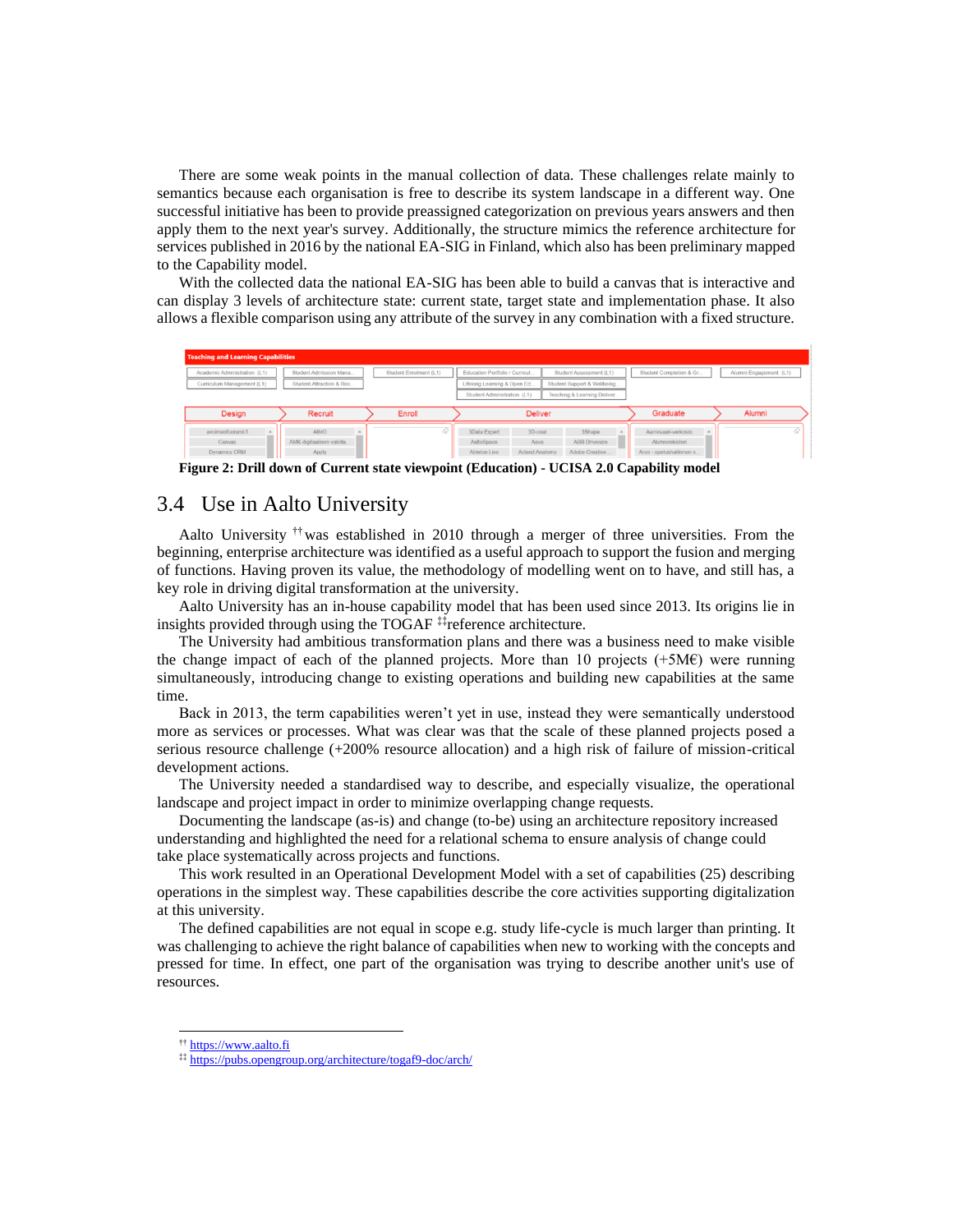Regardless of these limitations, and liberty to broadly define what a capability is, it was possible to "glue" strategic mission, portfolios and programs, processes, roadmaps and systems into one "big relational picture" enabling a holistic view from any angle of operations. The learning from using capabilities helped the University create compelling transformation roadmaps that link strategic goals all the way down to system functionality.

To address these challenges demands a model that is more business focused than the original model which is oriented towards IT operations. Using established semantics and descriptive definitions shared across an industry is more likely to find acceptance and adoption with leadership. Therefore, the next logical step is to update and upgrade the in-house capability model to a global business capability model.

There have already been efforts to align this work towards the HERM model capabilities and we are expecting to get results already before end of 2022. As we have already a working model the transformation is more in the detail validation of single capabilities rather than validating the new model.

### 3.5 Use in University of Helsinki

University of Helsinki was established in 1640. It is the oldest and largest university in Finland with the widest range of disciplines available. Over 31 000 students were enrolled in the degree programs of the university spread across 11 faculties.

Enterprise architecture work began in the early 2010s. At the heart of the work is to support digitalization from the current state towards to target state. An earlier viewpoint to architecture has often been an organization unit's perspective. For example, information system maps were visualized according to the organization unit that owns the systems. This perspective has been too narrow, because there is an increasing need to see the overall situation/picture not limited to organization silos. Since 2020 the enterprise architecture work has been implemented using the capability model as a structure and the architecture descriptions and the organization viewpoint alongside. First the UCISA Capability Model was implemented, but currently the HERM Business Capability Model is under implementation.

The focus in enterprise architecture work has been on the current state descriptions, mainly due to the Act on Information Management in Public Administration that requires public organizations to describe its information management model. The Information Management Model of the University of Helsinki is a description of processes, information pools and information systems. It describes the dependencies between these elements and will be used as a tool for impact analysis when changes are planned in the organization. The Information Management Model also documents the people responsible for each process, information pool and information system.

The advantages of using the capability model as a fundamental structure of the model can already be seen. For example, multiple risk management processes, information and information systems are modelled as part of the Risk Management capability. The responsibilities of these elements belong to different organizational units within the University of Helsinki. Earlier these elements would have been scattered over multiple models per organizational unit. Now the capability brings these elements together to give a better overview of crucial parts that are needed to implement this capability.

### 3.6 Other simple use cases: Data Balance Sheet - EA Landscape

Aalto University (FI) is using a self-composed capability model. This mapping is visualised in a PowerBI model that composes a report of the current EA landscape that is used to support an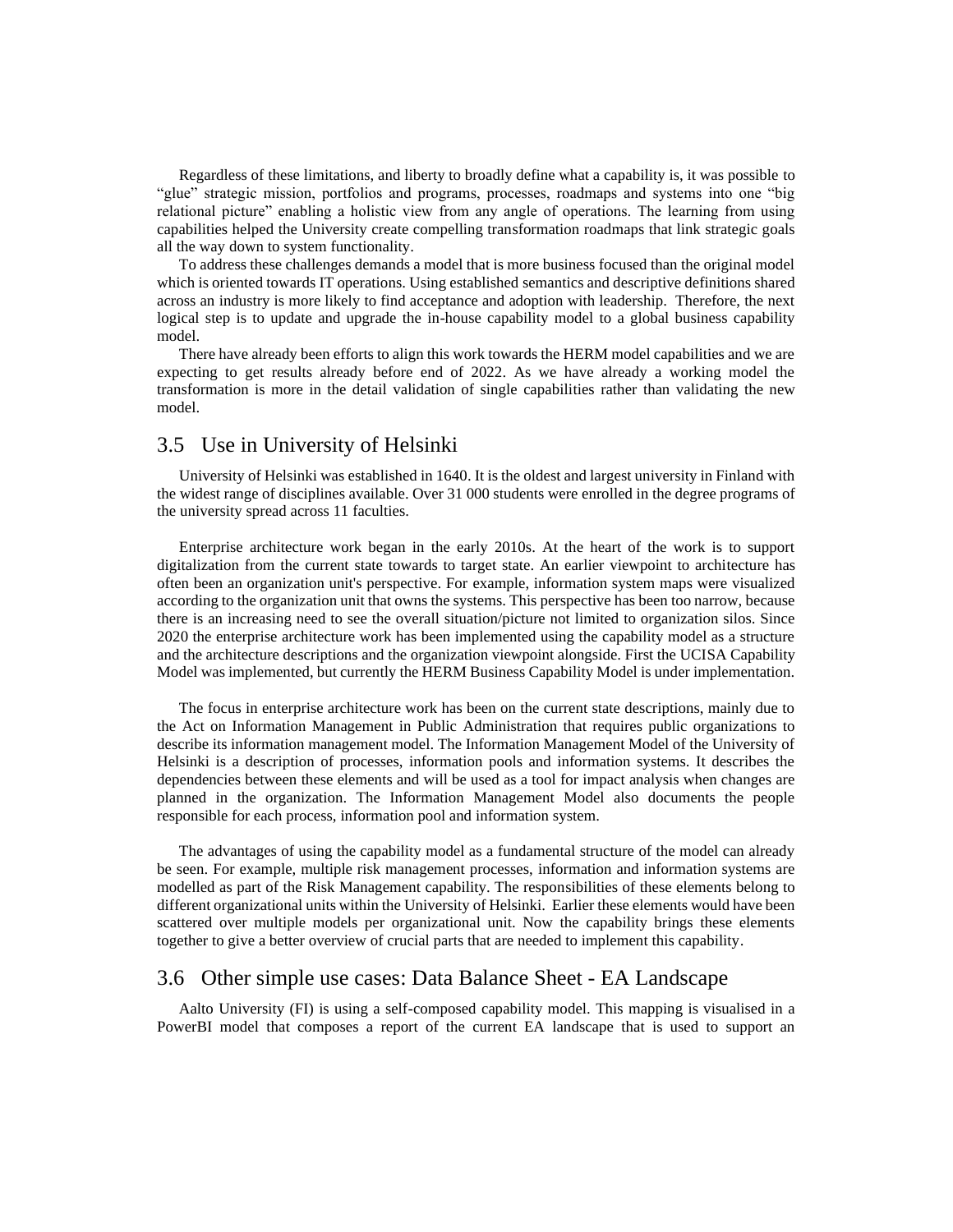organisation's information and knowledge management §§by describing the state of its data processing and data management practices.

### 3.7 What are the next steps for the EA Finnish working group?

A few possible next steps have been identified:

- Finnish translation of the HERM BC model and HERM Data reference model
- Based on Finnish translation of the HERM BC model, HE Institutes might publish Data Management map. Map can be published similar way in different institutions or in same map.
- Adapting HERM BC model to national HE institutions Digivisio 2030 -project to bring common language to the project. Work in progress.
- Adapting HERM BC model to national surveys like EA-SIG Maturity survey and System survey.

## 4 Spain

In 2017 the Sectoral Committee on Information and Communication Technologies of the Conference of Rectors of Spanish universities (CRUE), set up an enterprise architecture subgroup to start work on enterprise architecture for the Spanish university system.

Prior to this, awareness of EA was very low in Spanish universities so initial activities involved awareness raising and disseminating information.

The Spanish group decided from the outset that achieving business benefit was more important than achieving technical mapping.

The most important benefits were identified as being:

- Comprehensive framework for business, performance, applications, data, integration, technology, security and governance.
- to provide a comprehensive view of the university to all stakeholders
- Enables the development of systems that are interoperable and scalable
- Provides a performance framework to measure drive performance based on indicators
- Ensures departmental and interdepartmental relationships are effectively identified
- Structured way to categorize and prioritize university unit services for effective automation
- Framework to develop and deploy applications from different units in a standardized way

<sup>§§</sup> <https://www.aalto.fi/fi/informaatiojalanjalki>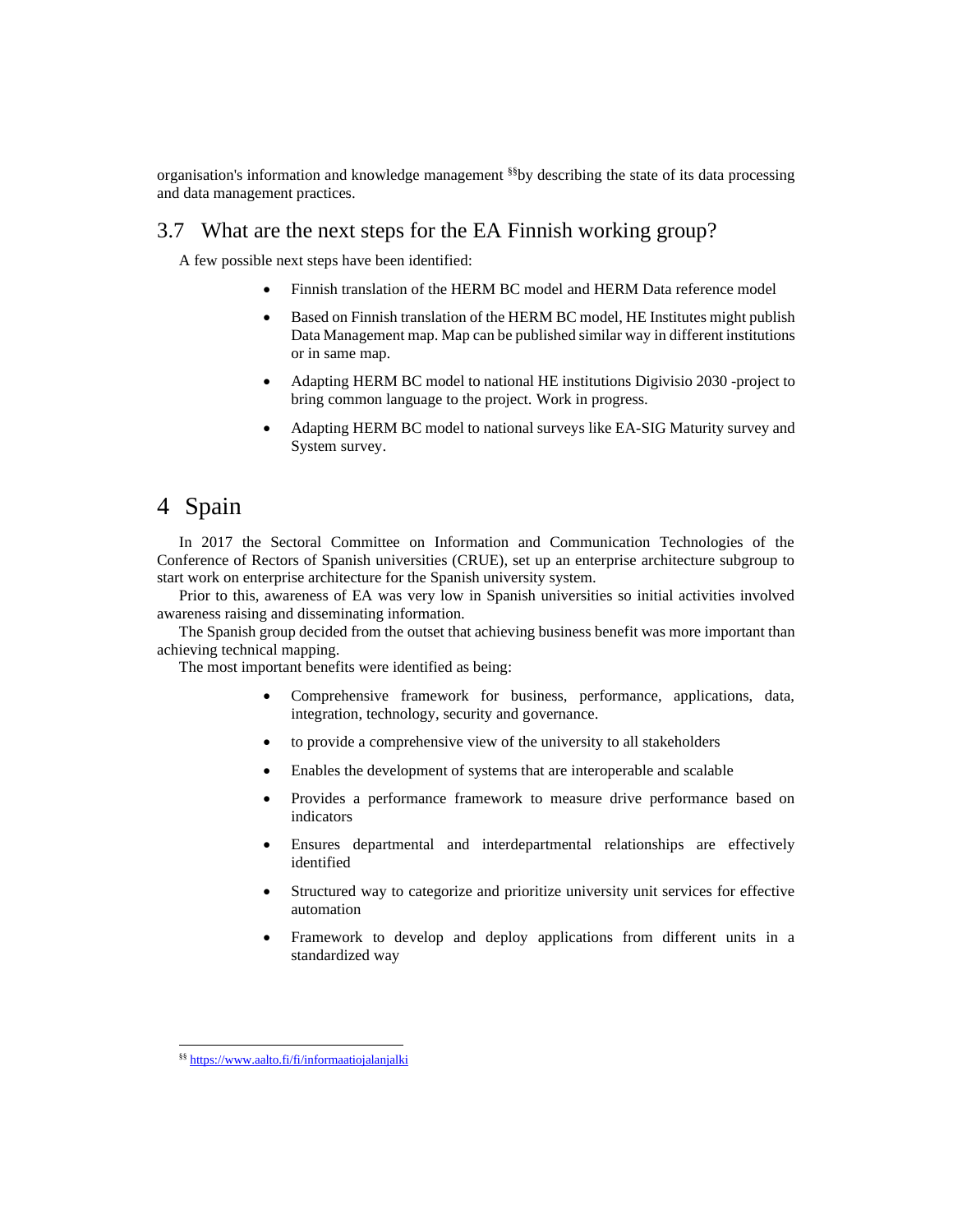• Facilitates the optimized use of Information and Communication Technologies by the university, reducing the cost of IT and business operations by identifying opportunities for reuse.

### 4.1 Model and toolkit

The initiative to introduce the practice of Enterprise Architecture in the Spanish university system has its roots in the working group of directors of information and communication technologies (SIN group), which belongs to the Sectoral Commission for Information Technology and Communications (CRUE-TIC) of the Conference of Rectors of Spanish Universities (CRUE).

In a first step, the working group began to work on identifying a definition of business architecture that was simple and understandable by all the actors of the Spanish University System (SUE).

Regarding the practice of Enterprise Architecture itself, it is identified as one of the key elements for universities (in fact, for any organization), for the university system as a whole, as well as for the relationship with key stakeholders, such as the Ministry of Universities or providers of the university system.

From the beginning, a low penetration of this practice in the Spanish university system was detected, and a first clear objective was set, focused on promoting and disseminating the concept of business architecture itself in the Spanish university system as a whole.

### 4.2 Initial objectives

In order to have a complete toolkit, four initial objectives were identified and defined:

#### **Reference model**

The main architecture reference models were analysed (US FEA, Zachman, TOGAF). The working group studied their level of implementation and its use in several countries (Australia, Austria, Belgium, Canada, Denmark, New Zealand, India). As a result, TOGAF reference model was chosen

#### **Modelling language**

Having the reference model fixed, the next step was to identify a modelling language able to support the Reference model. Tied to this, the Archimate modelling language was selected for the EA initiative in the SUE

#### **Modelling tool**

Closing the 3 first objectives, Archi was chosen as the tool for modelling. It also has the added value, through the GitHub collaboration plug-in, to enable the possibility for universities to work jointly, building and contributing together

#### **Capability model**

Having the first 3 objectives accomplished, the working group identified the first outcome for the SUE, to provide the Spanish Higher Education Capability Map.

Two options were taken into account: start from scratch, or to look for other Higher Education capability maps to reuse one. Finally, once the working group evaluated the existing Higher Education capability maps, the working group decided to not reinvent the wheel and to create a new one, adapted to Spain and Spanish universities' environments, but starting from the existing capability maps provided by CAUDIT and UCISA.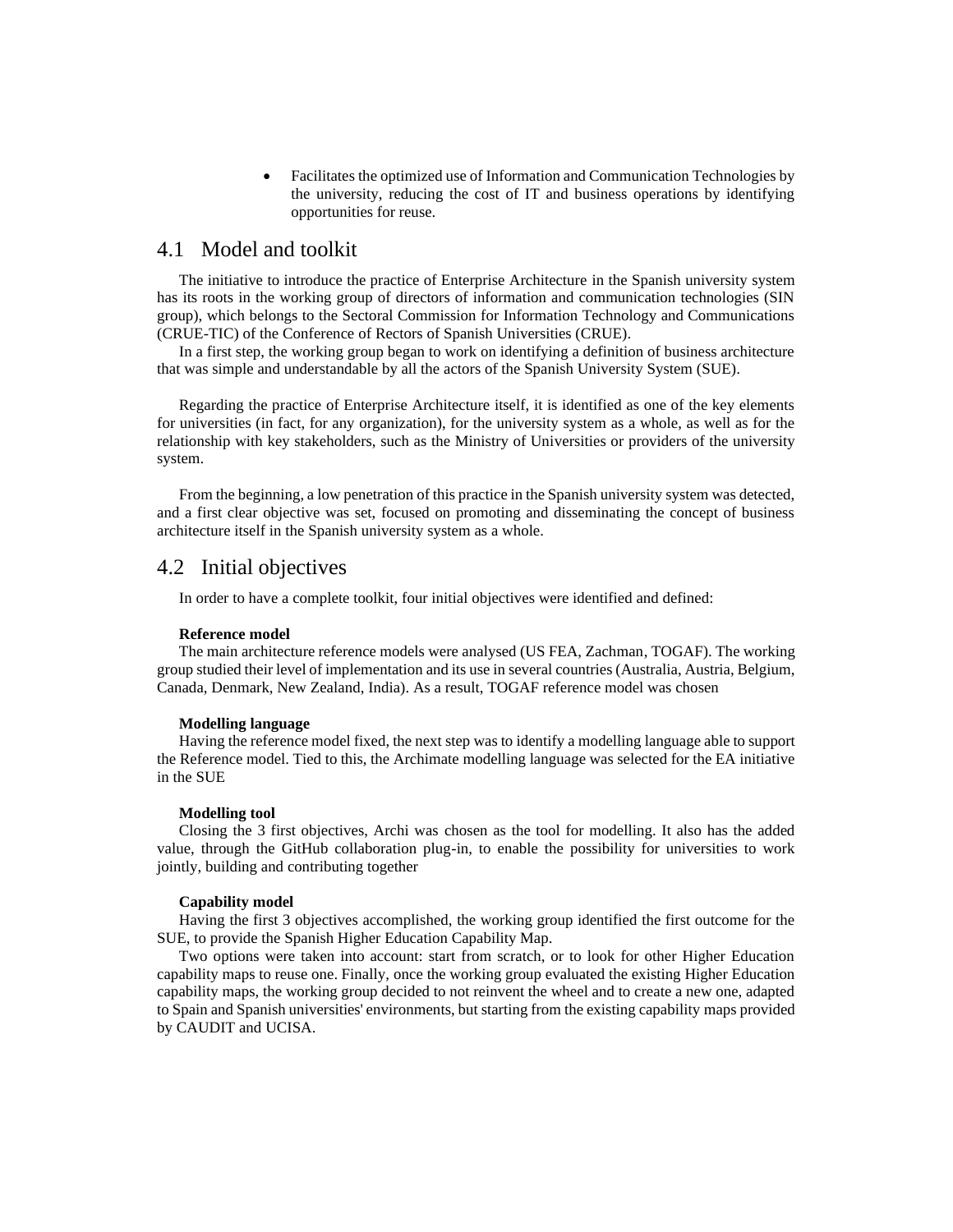The reason to create a new one was due to factors such as the legal nature of universities (publicly or privately funded) or cultural aspects (religious institutions, institutions with clear commercial orientation, etc.), those and other environmental aspects were taken into consideration to take the decision to create a new one.

The Spanish Capability Map v1.0, combines most of the CAUDITv1.0 capabilities, some UCISA v1.0 ones, and adds some provided by the working group.

As a result, the first Spanish capability map was based on the CAUDIT model, incorporating the commercial capabilities of UCISA, and adapting some aspects of the Spanish university system (such as basic terminology).

#### **Communication**

Bearing in mind the above, communication was identified as one of the key priorities to ensure the success of the initiative.

Communication must be modelled properly based on the target audience, so one of the first actions undertaken was to prepare some material oriented to university board, university staff, and other material more oriented to technical profiles. For both cases, the objective/goal was joint and unique, to show and demonstrate how the business architecture fits, and can add value with references from each target. Diverse material was delivered, forming an Enterprise Architecture toolkit.

### 4.3 Enterprise Architecture toolkit

#### **CRUE Higher Education toolkit for University Board**

The EA working group elaborated the following communication and dissemination material for university board, to highlight how Enterprise Architecture fits with the University Board

#### **CRUE Higher Education toolkit for IT Directors – EA initiative**

The EA working group elaborated the following communication and dissemination material for IT Directors, to highlight what Enterprise Architecture initiative is, and how Enterprise Architecture initiative can help/support several business domains.

#### **CRUE Higher Education toolkit for IT Directors – EA relation with other ICT standards**

The EA working group elaborated the following communication and dissemination material for IT Directors, to highlight how Enterprise Architecture and how it fits with other well-known reference standards.

#### **CRUE Higher Education toolkit for IT Directors – ICT' Run & Grow opportunities mapped on the Enterprise Capability Map**

The EA working group elaborated the following communication and dissemination material for IT Directors, to highlight how Enterprise Architecture supports the run or enables the grow

### 4.4 What are the next steps for the EA Spanish working group?

A few actions have been identified as a result of the work done and based on the feedback:

- Review the capability model to be aligned to HERM one.
- Data model: model the Spanish Higher Education data model in order to collaborate defining the Spanish educational Data Space, aligned to EU data space concept.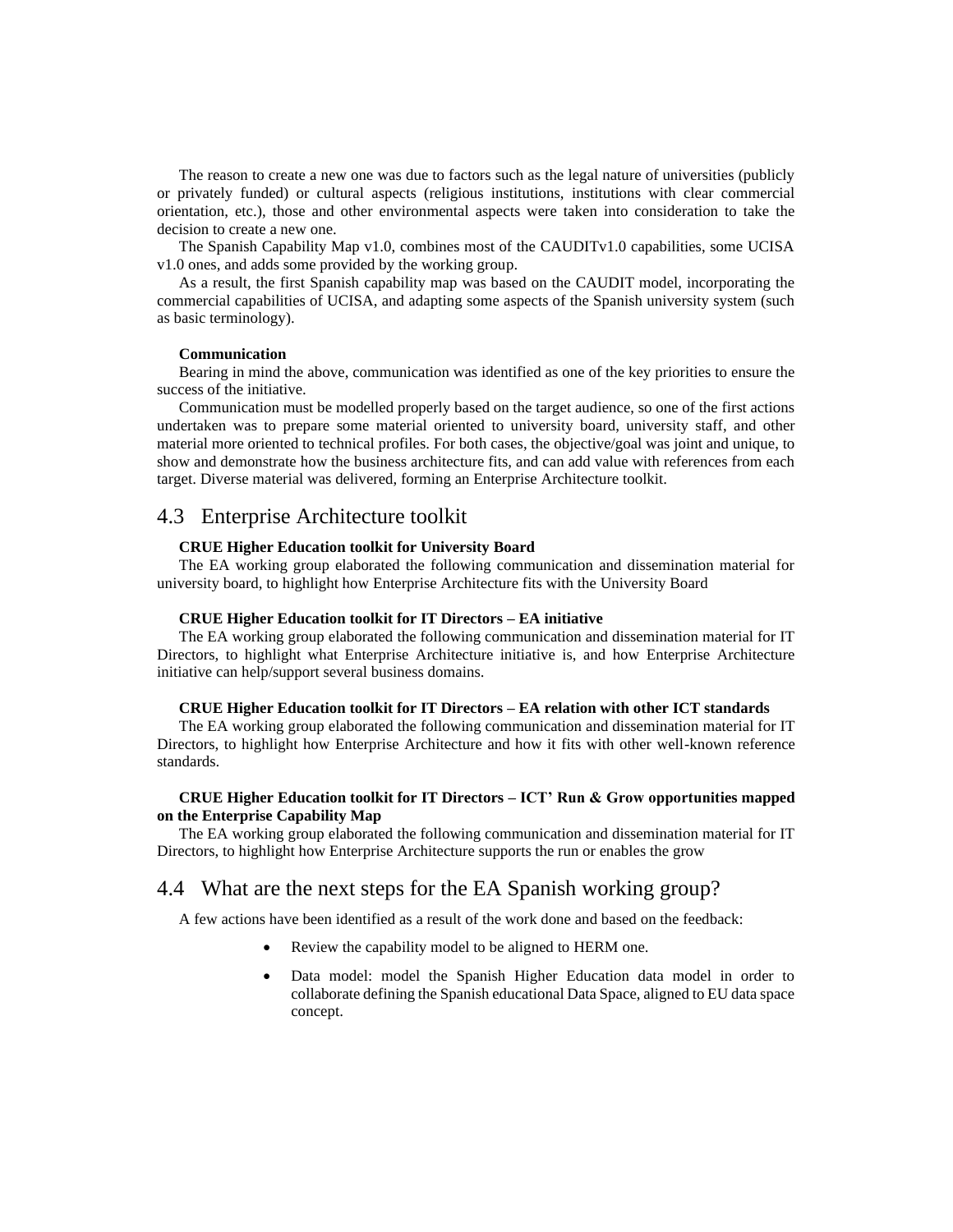## 5 Summary and key findings

Capability is a great "thing" that enables to bundle process, system, resources, and information into one manageable entity. It also enforces a broader viewpoint, but at the same time gives explicit relations to what impact it might have to the surrounding when planning development actions.

Organization by default have low maturity to adapt to an EA methodology due to a more processoriented approach where the semantic is very tied to activities. EA introduces higher level of abstractions which is not identified as "our own language" and Capabilities are facing the same challenge. The use-cases demonstrate in this paper shows that you can start with self-composed capabilities and later introduce other area specific models.

The key is the relational model describing the capability aka meta-model that stays the same despite of the naming of your capabilities to fit the organizational language. With increase of maturity working with capabilities will also lead to better adoption of more standardized models as insight to organizational information or data-literacy rises and creates much needed interoperability for sharing and consuming data.

National level initiatives are crucial to drive the adoption of common models. All displayed usecase demonstrate the value in collaboration on a broad level between the national institutions. All though it required time and dedication for such efforts, senior management and leadership are essential to sponsor these activities. Enterprise architecture discipline alone does not make the change.

Translations are vital for sharing understanding of used terminology. Native semantic is not equal to native translation and the cultural background has to be taken into account. This poses a challenge to the integrity of the original model, do we add or expand definitions.

Last but not least. Stop modelling the models – start filling them with your organizational data and communicate the outcome to validate the current state of your organization. It's the first step to data driven decision making. Value will come if you stick to facts and solve errors in your data made visible by proven models and methodology.

## 6 Acknowledgements

We are very grateful for the support and encouragement we have received from our national and international EA-SIG members. Especially we want to acknowledge Gill Ferrell \*\*\* for proofreading our writings and our writing team members, Gerolf Nauwerck ††† for keeping us motivated.

[gill.ferrell@eunis.org](mailto:gill.ferrell@eunis.org)

<sup>†††</sup> [gerolf.nauwerck@uu.se](mailto:gerolf.nauwerck@uu.se)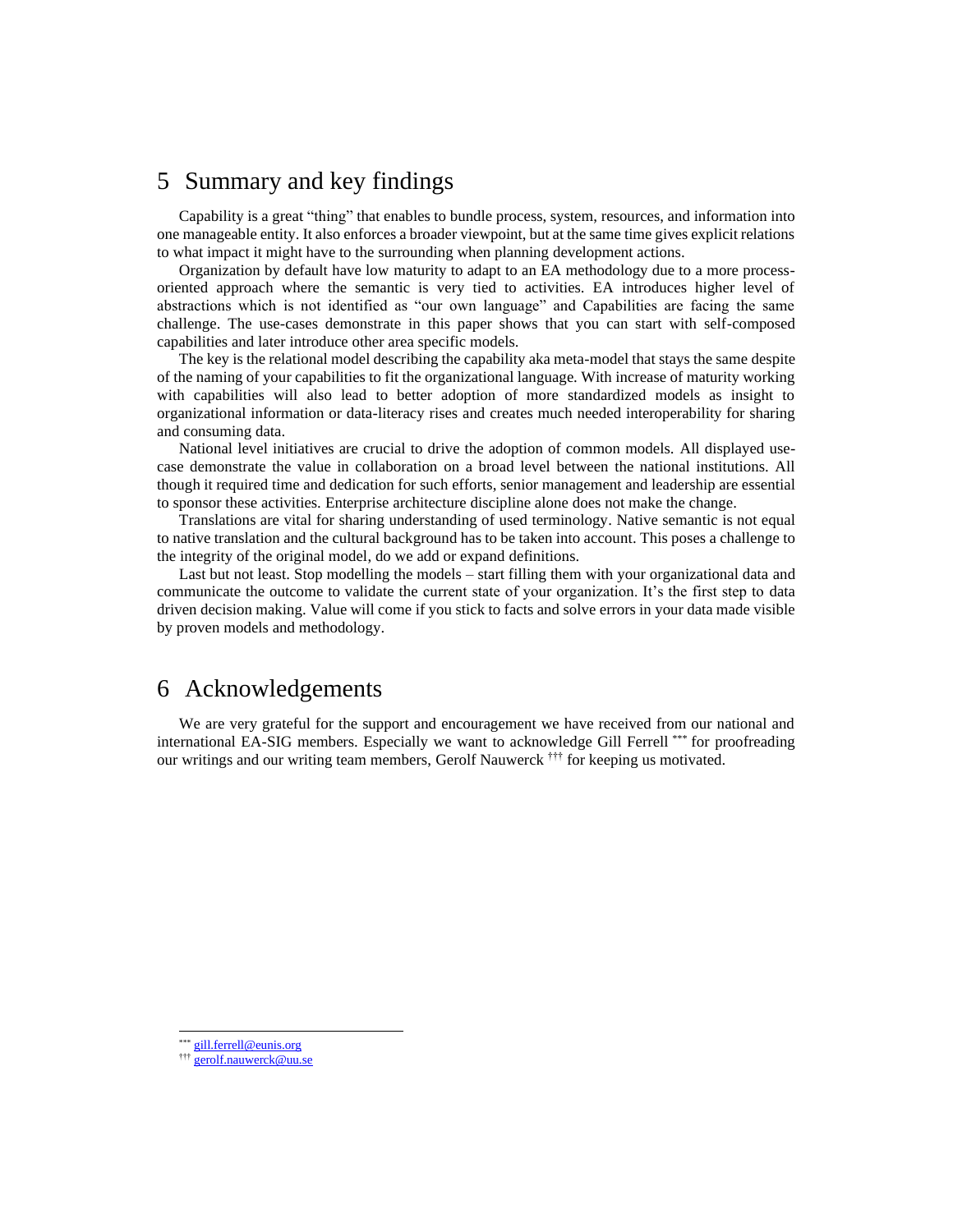## 7 Author biographies



Patrik Maltusch is the head of EA architecture team at Aalto University. He is chairing the Finnish EA-SIG, EUNIS EA-SIG and has been one of the lead educators coaching administration staff in the national Higher Education EA program. Early experience, include working as a customer service instructor and further fifteen years as network architect and business owner for infrastructure design in a global Telco company. Patrik is also a distinguished and accredited security professional, risk manager, system auditor and Education Enterprise Architect. As entrepreneur and start-up facilitator he understands what staying practical means for business. For Patrik interoperability is the key to master the

ever-growing digitalization needs in a more complex and complicated ecosystem landscape. <https://www.linkedin.com/in/maltusch>



Esa Suominen works as an Enterprise Architect at the University of Helsinki. He is also secretary of the EUNIS EA SIG and the Finnish EA SIG. He has long experience in IT sector at Higher Education Institute. He holds M. Sc. from University of Lappeenranta. He is interested in to implement Enterprise architecture in practical way in organizations. <https://www.linkedin.com/in/esa-j-suominen>



[52688117](https://www.linkedin.com/in/val%C3%A9rie-le-strat-52688117)



Valérie Le Strat is a member of EUNIS EA-SIG since 2020. She has been working for Amue as an Enterprise Architect for five years and was previously project manager of the student management systems offered by Amue to its members. As an Enterprise Architect, she promotes the enterprise architecture approach to Amue members as well as internally and co-manages the EA group of French higher education with the Csiesr. She is also a member of the "club urba-EA", a non-profit association that promotes interaction and good practice between enterprise architects in France, whatever their field. Valérie Le Strat holds a PhD in molecular chemistry. [https://www.linkedin.com/in/val%C3%A9rie-le-strat-](https://www.linkedin.com/in/val%C3%A9rie-le-strat-52688117)

Lluís Alfons Ariño Martín is a computer engineer with more than 25 years of experience in IT specialized in the higher education sector. Linked to the Rovira i Virgili University, in his work he fosters a holistic vision of the business, establishing the objective of adding value to the business, aligning IT in the global strategy of the university. Having different recognitions throughout his professional career, he likes to highlight the "IT career award" granted by the ICT Sector Committee of the Conference of Rectors of Spanish Universities (CRUE-TIC), for the recognition that represents the fact of that it comes from colleagues from all Spanish universities. Related to Blockchain, Lluís collaborates with the

BlockChain working group of the National Association of Rectors of Spanish Universities (CRUE),